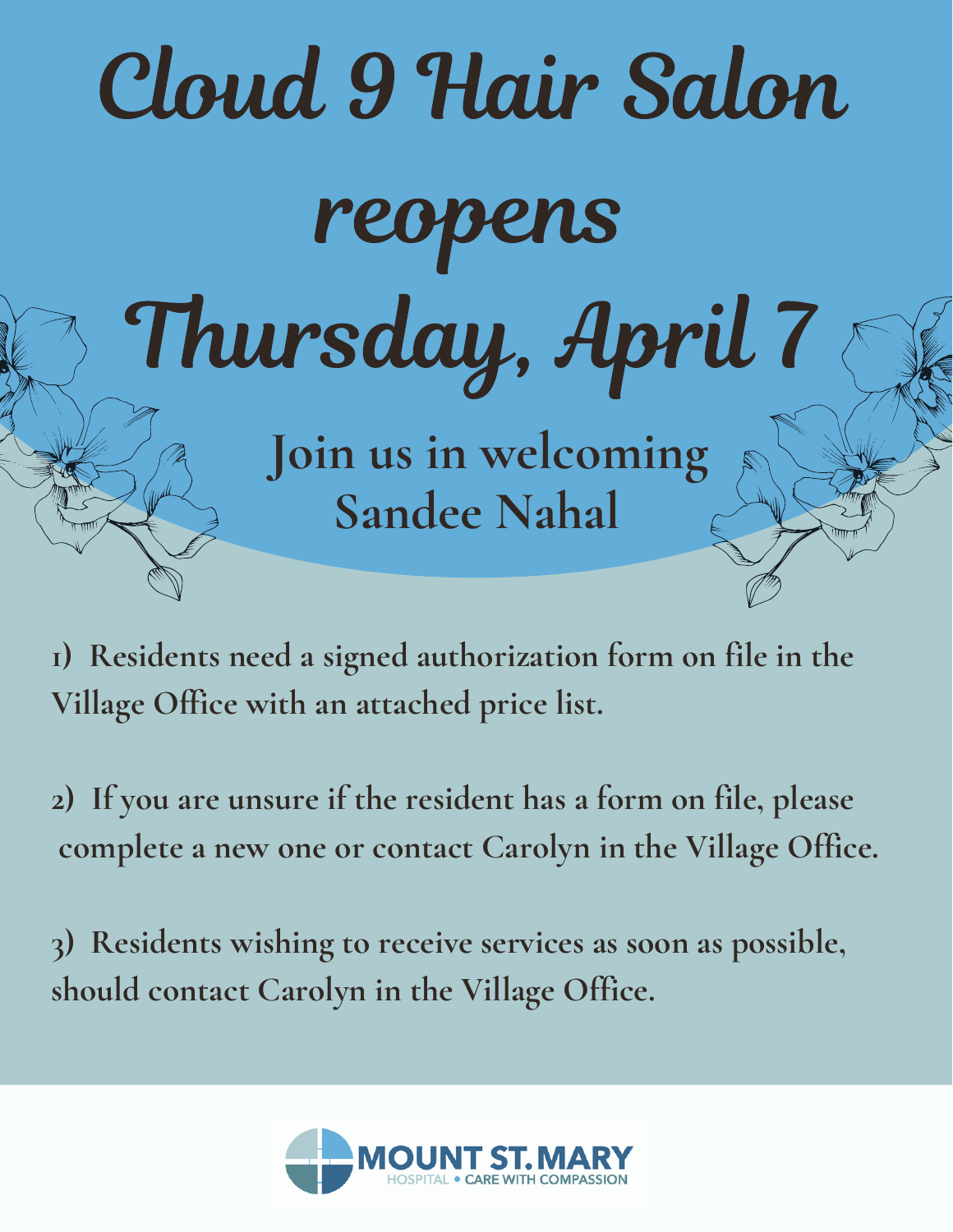

*Prices ef ective April 7, 2022*

| Shampoo, Conditioner & Setting Lotion          | $\$35$ |
|------------------------------------------------|--------|
| Shampoo, Cut & Style                           | \$51   |
| Perm, including Shampoo, Cut & Style           | \$90   |
| Shampoo Only (does not include drying)         | \$I4   |
| Ladies Cut Only (does not include wash or dry) | \$35   |
| Shampoo and Cut (does not include dry)         | \$39   |
| Colour                                         | \$80   |
| Men's Cut Only                                 | \$28   |
| <b>Beard Trimming</b>                          | \$15   |
| <b>Mustache Trimming</b>                       | \$5    |

*Prices include GST*